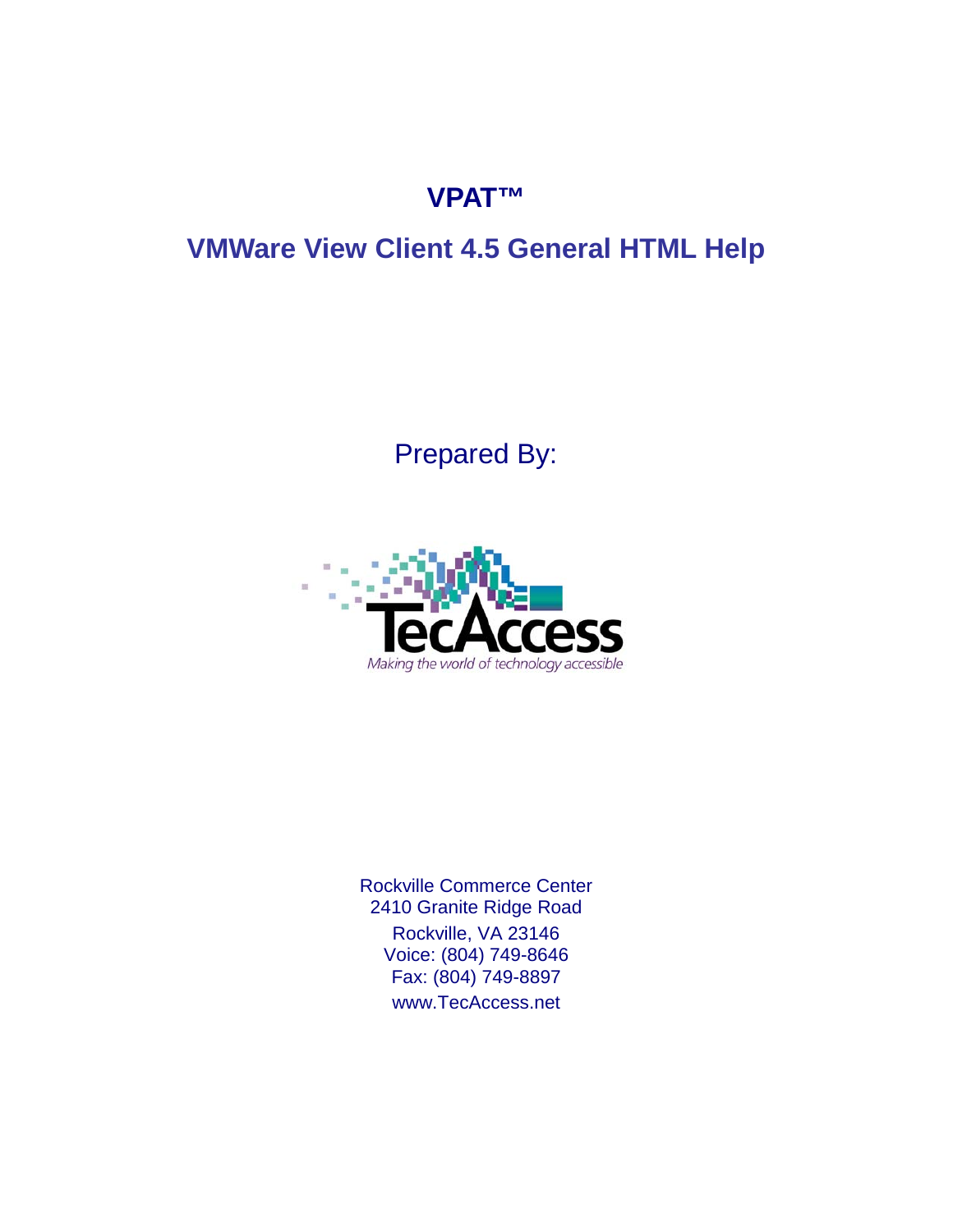### **VPAT**

**Product:** VMWare View Client 4.5 General HTML Help **Components covered**: Online help **Contact for more information:** [http://www.VMWare.com](http://www.vmware.com) **Date:** December 11, 2010

| <b>Summary of Voluntary Product Accessibility Template</b>               |                                              |                                                                                                           |  |  |
|--------------------------------------------------------------------------|----------------------------------------------|-----------------------------------------------------------------------------------------------------------|--|--|
| <b>Criteria</b>                                                          | <b>Supporting</b><br><b>Features</b>         | <b>Remarks and Explanations</b>                                                                           |  |  |
| Section 1194.21 Software<br><b>Applications and Operating</b><br>Systems | <b>Supports</b><br>with<br><b>Exceptions</b> | This is applicable to the online help<br>documentation. Please reference<br>the attached 1194.21 section  |  |  |
| Section 1194.22 Web-based<br>Internet Information and<br>Applications    | <b>Supports</b><br>with<br><b>Exceptions</b> | This is applicable to the online help<br>documentation. Please reference<br>the attached 1194.22 section. |  |  |
| Section 1194.23<br><b>Telecommunications Products</b>                    | <b>Not</b><br>Applicable                     |                                                                                                           |  |  |
| Section 1194.24 Video and<br>Multimedia Products                         | <b>Not</b><br>Applicable                     |                                                                                                           |  |  |
| Section 1194.25 Self-contained,<br><b>Closed Products</b>                | Not<br>Applicable                            |                                                                                                           |  |  |
| Section 1194.26 Desktop and<br><b>Portable Computers</b>                 | <b>Not</b><br>Applicable                     |                                                                                                           |  |  |
| Section 1194.31 Functional<br>Performance Criteria                       | <b>Supports</b><br>with<br><b>Exceptions</b> | Please reference the included<br>1194.21, 1194.22 and 1194.31<br>sections.                                |  |  |
| Section 1194.41 Information,<br>Documentation and Support                | <b>Supports</b>                              | Please reference the included<br>1194.41 section                                                          |  |  |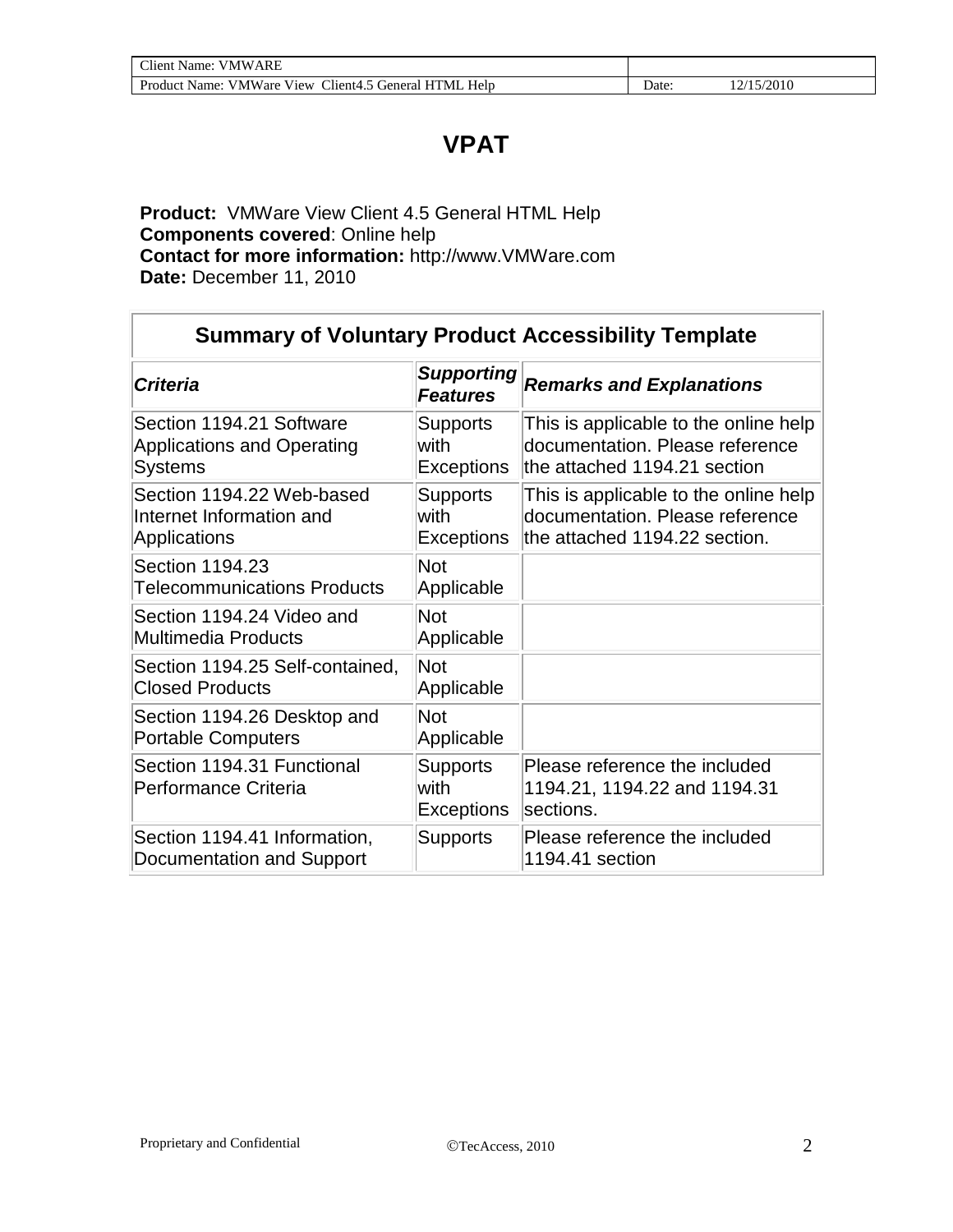| <b>Client Name: VMWARE</b>                            |      |            |  |
|-------------------------------------------------------|------|------------|--|
| Product Name: VMWare View Client4.5 General HTML Help | ⊃ate | 12/15/2010 |  |

#### **Explanation of Supporting Features (second column on VPAT)**

| <b>Supports</b>                                                               | Use this language when you<br>determine the product fully meets<br>the letter and intent of the Criteria.                                                                                                                                                                                                                                                |
|-------------------------------------------------------------------------------|----------------------------------------------------------------------------------------------------------------------------------------------------------------------------------------------------------------------------------------------------------------------------------------------------------------------------------------------------------|
| <b>Supports with Exceptions</b>                                               | Use this language when you<br>determine the product does not fully<br>meet the letter and intent of the<br>Criteria, but provides some level of<br>access relative to the Criteria.                                                                                                                                                                      |
| <b>Supports through Equivalent Facilitation</b>                               | Use this language when you have<br>identified an alternate way to meet<br>the intent of the Criteria or when the<br>product does not fully meet the<br>intent of the Criteria.                                                                                                                                                                           |
| <b>Supports when combined with</b><br><b>Compatible AT</b>                    | Use this language when you<br>determine the product fully meets<br>the letter and intent of the Criteria<br>when used in combination with<br>Compatible AT. For example, many<br>software programs can provide<br>speech output when combined with<br>a compatible screen reader<br>(commonly used assistive<br>technology for people who are<br>blind). |
| <b>Does not Support</b>                                                       | Use this language when you<br>determine the product does not<br>meet the letter or intent of the<br>Criteria.                                                                                                                                                                                                                                            |
| <b>Not Applicable</b>                                                         | Use this language when you<br>determine that the Criteria do not<br>apply to the specific product.                                                                                                                                                                                                                                                       |
| Not Applicable -<br><b>Fundamental Alteration Exception</b><br><b>Applies</b> | Use this language when you<br>determine a Fundamental Alteration<br>of the product would be required to<br>meet the Criteria (see the access<br>board standards for the definition of<br>"fundamental alteration").                                                                                                                                      |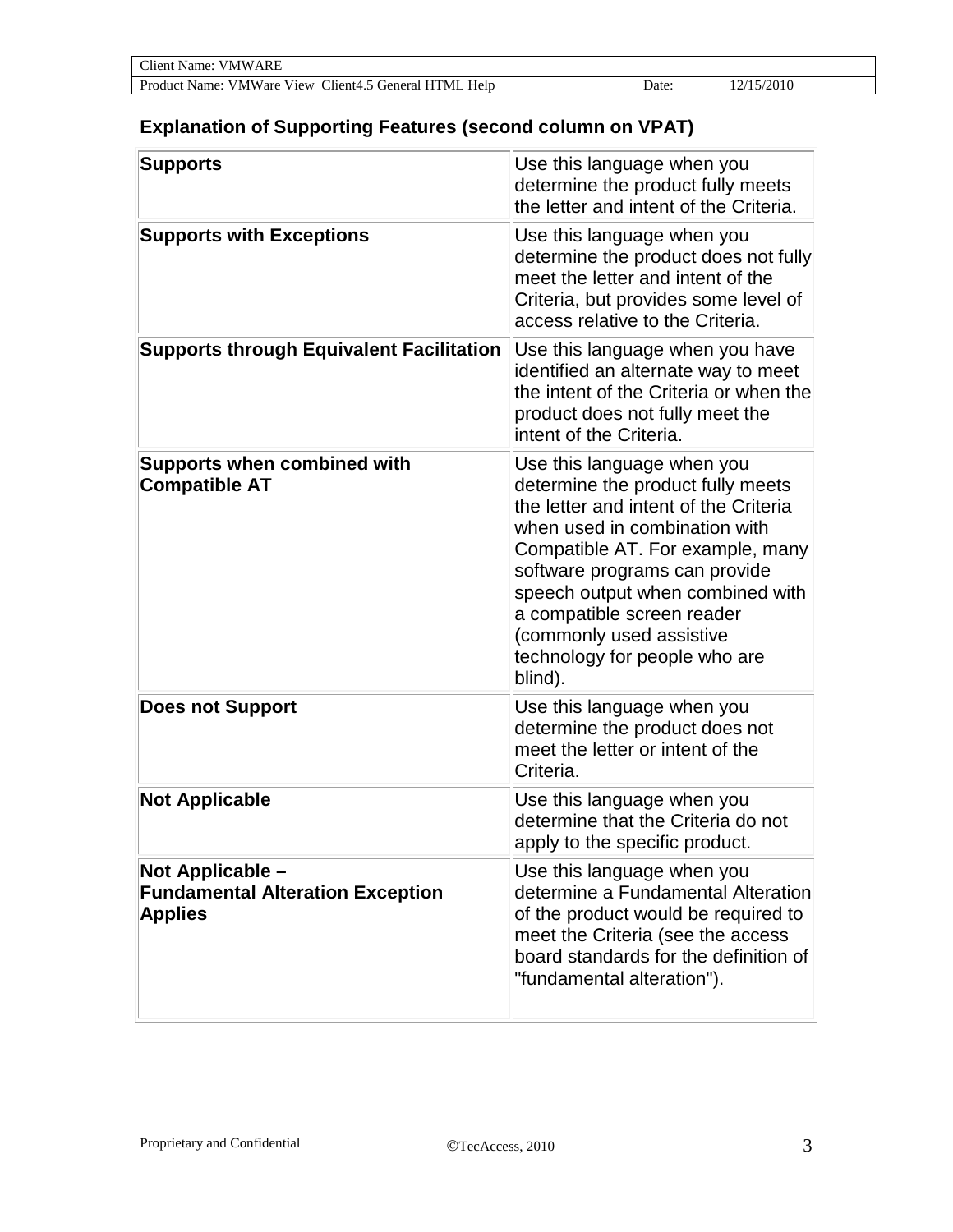| 1194.21 Software Applications and Operating Systems                                                                                                                                                                                                                                                                                                                                                                                                                                                                                                                                                     |                                      |                                                                                                                                                                                                                                                                |  |
|---------------------------------------------------------------------------------------------------------------------------------------------------------------------------------------------------------------------------------------------------------------------------------------------------------------------------------------------------------------------------------------------------------------------------------------------------------------------------------------------------------------------------------------------------------------------------------------------------------|--------------------------------------|----------------------------------------------------------------------------------------------------------------------------------------------------------------------------------------------------------------------------------------------------------------|--|
| <b>Criteria</b>                                                                                                                                                                                                                                                                                                                                                                                                                                                                                                                                                                                         | <b>Supporting</b><br><b>Features</b> | <b>Remarks and explanations</b>                                                                                                                                                                                                                                |  |
| (a) When software is designed to<br>run on a system that has a<br>keyboard, product functions shall<br>be executable from a keyboard<br>where the function itself or the<br>result of performing a function<br>can be discerned textually.                                                                                                                                                                                                                                                                                                                                                              | <b>Supports</b>                      | Application is keyboard<br>accessible.                                                                                                                                                                                                                         |  |
| (b) Applications shall not disrupt<br>or disable activated features of<br>other products that are identified<br>as accessibility features, where<br>those features are developed and<br>documented according to<br>industry standards. Applications<br>also shall not disrupt or disable<br>activated features of any<br>operating system that are<br>identified as accessibility features<br>where the application<br>programming interface for those<br>accessibility features has been<br>documented by the manufacturer<br>of the operating system and is<br>available to the product<br>developer. | <b>Supports</b><br>with              | The Web based GUI does honor or<br>extend all Windows high contrast<br><b>Exceptions</b> settings but does not allow large<br>font settings set as accessibility<br>options in Windows. However,<br>Web browsers are able to increase<br>the size of the text. |  |
| (c) A well-defined on-screen<br>indication of the current focus<br>shall be provided that moves<br>among interactive interface<br>elements as the input focus<br>changes. The focus shall be<br>programmatically exposed so<br>that Assistive Technology can<br>track focus and focus changes.                                                                                                                                                                                                                                                                                                          | <b>Supports</b>                      | The Web based GUI does provide<br>accurate indicators of focus on the<br>current screen.                                                                                                                                                                       |  |

l.

 $\overline{1}$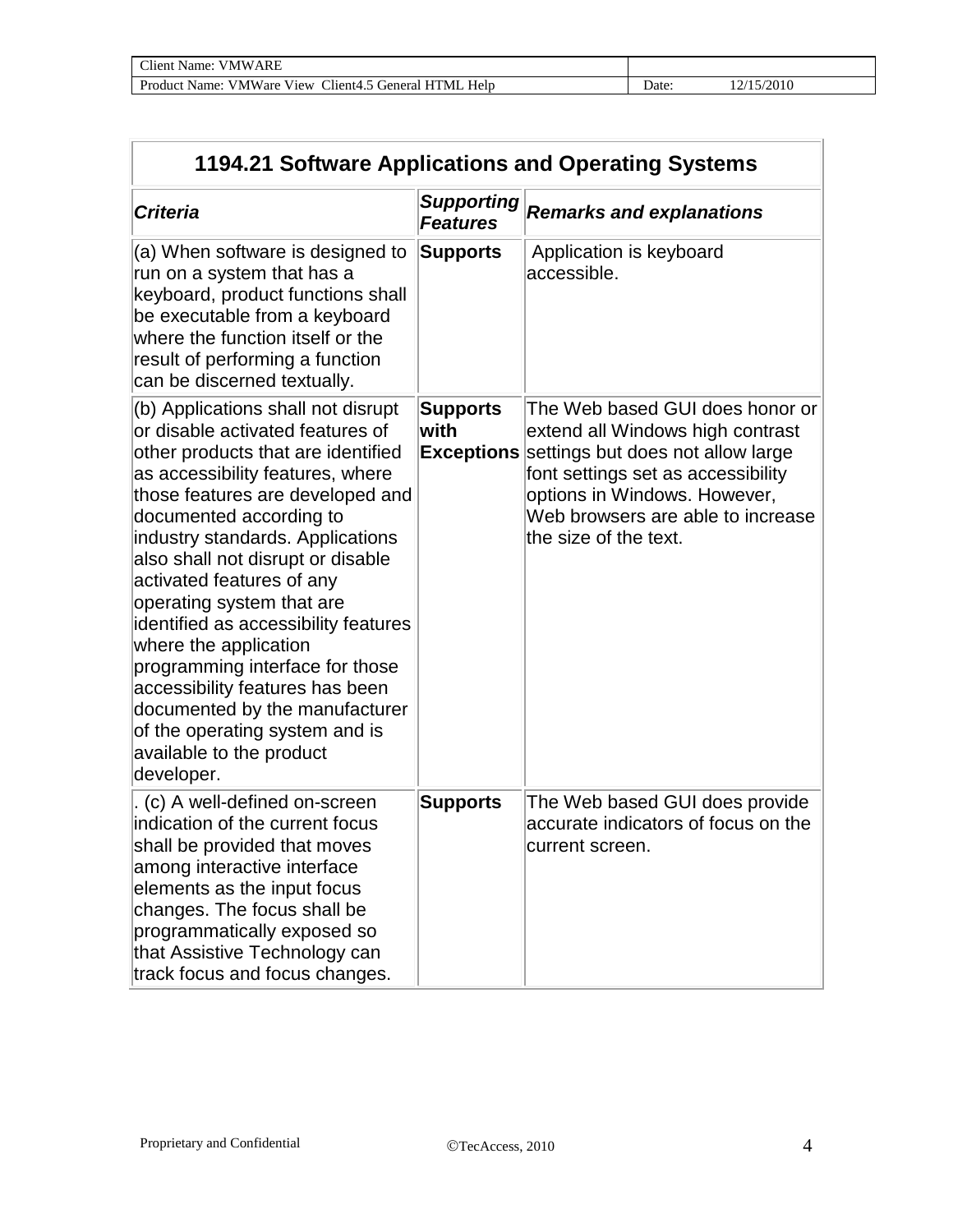| $\Gamma$ lient<br>ARF<br>∉MW.<br>Name:                                                             |      |       |
|----------------------------------------------------------------------------------------------------|------|-------|
| VMWare View<br>Product<br>$\text{Client4.}$<br>Help<br>-HTML<br><sup>2</sup> 5 General r.<br>Name: | Jate | /2010 |

| (d) Sufficient information about a<br>user interface element including<br>the identity, operation and state<br>of the element shall be available<br>to Assistive Technology. When<br>an image represents a program<br>element, the information<br>conveyed by the image must also<br>be available in text. | <b>Supports</b><br>with                      | The Web based GUI does not<br>always present accurate<br><b>Exceptions</b> information to the user of Assistive<br>Technology.                                                                    |
|------------------------------------------------------------------------------------------------------------------------------------------------------------------------------------------------------------------------------------------------------------------------------------------------------------|----------------------------------------------|---------------------------------------------------------------------------------------------------------------------------------------------------------------------------------------------------|
| (e) When bitmap images are<br>used to identify controls, status<br>indicators, or other programmatic<br>elements, the meaning assigned<br>to those images shall be<br>consistent throughout an<br>application's performance.                                                                               | <b>Supports</b>                              | Bitmap images are used in a<br>consistent manner.                                                                                                                                                 |
| (f) Textual information shall be<br>provided through operating<br>system functions for displaying<br>text. The minimum information<br>that shall be made available is<br>text content, text input caret<br>location, and text attributes.                                                                  | <b>Supports</b><br>with<br><b>Exceptions</b> | All Images do not have Alt<br>attributes.                                                                                                                                                         |
| (g) Applications shall not override<br>user selected contrast and color<br>selections and other individual<br>display attributes.                                                                                                                                                                          | <b>Supports</b><br>with<br><b>Exceptions</b> | The Web based GUI does honor or<br>extend all Windows high contrast<br>settings but does not allow large<br>font settings. However, Web<br>browsers are able to increase the<br>size of the text. |
| (h) When animation is displayed,<br>the information shall be<br>displayable in at least one non-<br>animated presentation mode at<br>the option of the user.                                                                                                                                               | <b>Not</b><br><b>Applicable application</b>  | There is no animation in the                                                                                                                                                                      |
| (i) Color coding shall not be used<br>as the only means of conveying<br>information, indicating an action,<br>prompting a response, or<br>distinguishing a visual element.                                                                                                                                 | <b>Supports</b>                              | This product does not use color<br>coding as the only means to<br>convey information, indicating an<br>action, prompting responses or<br>distinguishing visual elements.                          |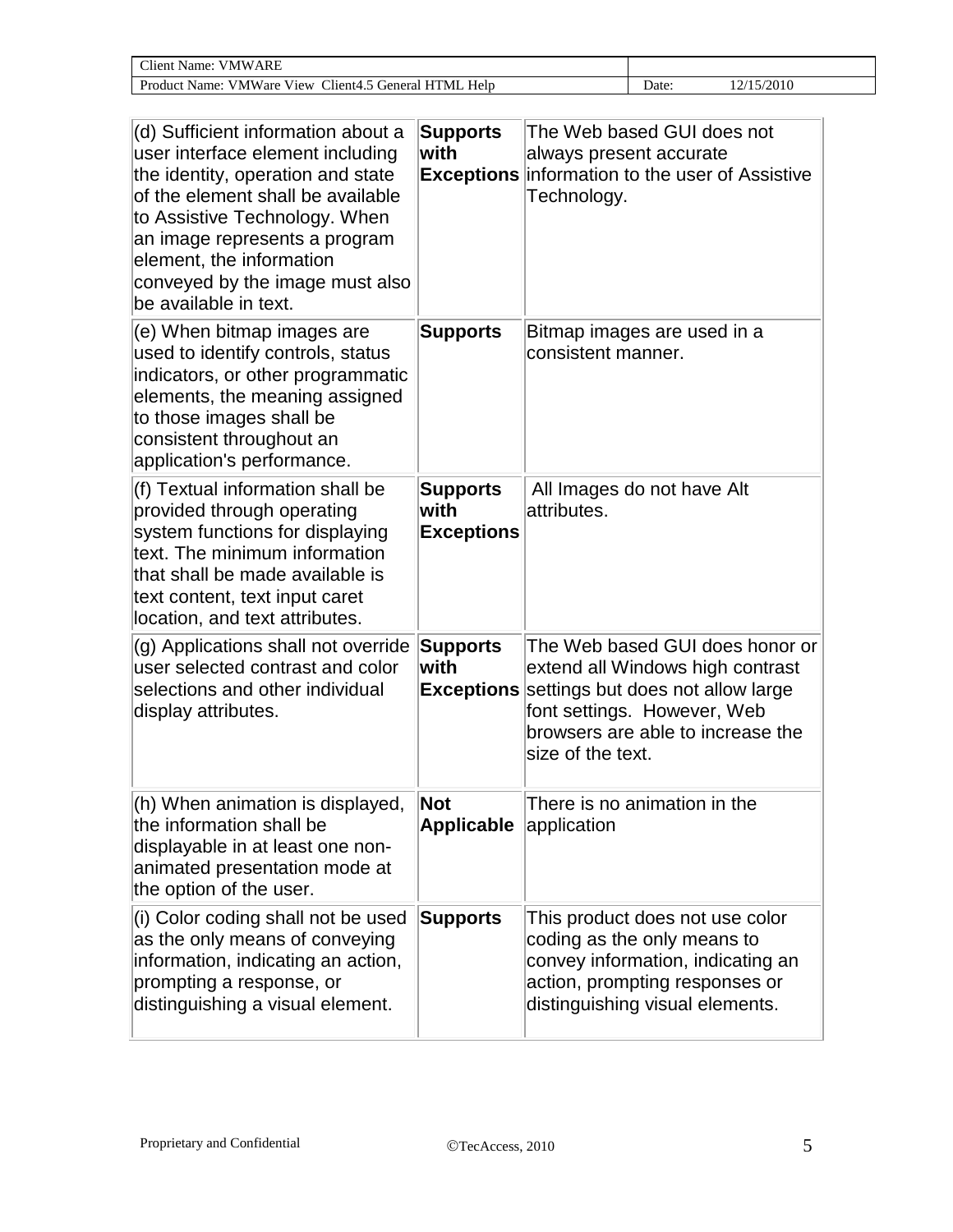| Client<br><b>VMWARE</b><br>Name:                                                                    |       |       |
|-----------------------------------------------------------------------------------------------------|-------|-------|
| <b>VMWare View</b><br>$\sim$<br>Help<br>Product<br>.5 General<br>TML<br>$l$ 11ent4.5<br>Name:<br>н. | ⊃ate: | ⁄2010 |

| (j) When a product permits a user <b>Not</b><br>to adjust color and contrast<br>settings, a variety of color<br>selections capable of producing a<br>range of contrast levels shall be<br>provided.                                                                 | <b>Applicable</b>       | The Web Based client does not<br>permit a user to adjust color or<br>contrast selections through the<br>product itself. The product inherits<br>some settings from Microsoft<br>Windows which provides a range<br>of contrast levels for applications<br>that allow a user to adjust color<br>and contrast settings see<br>1194.21(g)                                       |
|---------------------------------------------------------------------------------------------------------------------------------------------------------------------------------------------------------------------------------------------------------------------|-------------------------|-----------------------------------------------------------------------------------------------------------------------------------------------------------------------------------------------------------------------------------------------------------------------------------------------------------------------------------------------------------------------------|
| (k) Software shall not use<br>flashing or blinking text, objects,<br>or other elements having a flash<br>or blink frequency greater than 2<br>Hz and lower than 55 Hz.                                                                                              | <b>Supports</b>         | No flashing or blinking text is used<br>in this product.                                                                                                                                                                                                                                                                                                                    |
| (I) When electronic forms are<br>used, the form shall allow people<br>using Assistive Technology to<br>access the information, field<br>elements, and functionality<br>required for completion and<br>submission of the form, including<br>all directions and cues. | <b>Supports</b><br>with | When using the Web based GUI<br>not all form fields are accessible to<br><b>Exceptions Assistive Technology (AT). For</b><br>example under the Search Tab the<br>search field is not labeled so the<br>user can tell what should be<br>entered. The user can identify it as<br>a form field but the label does not<br>exist to tell the user what to enter<br>in the field. |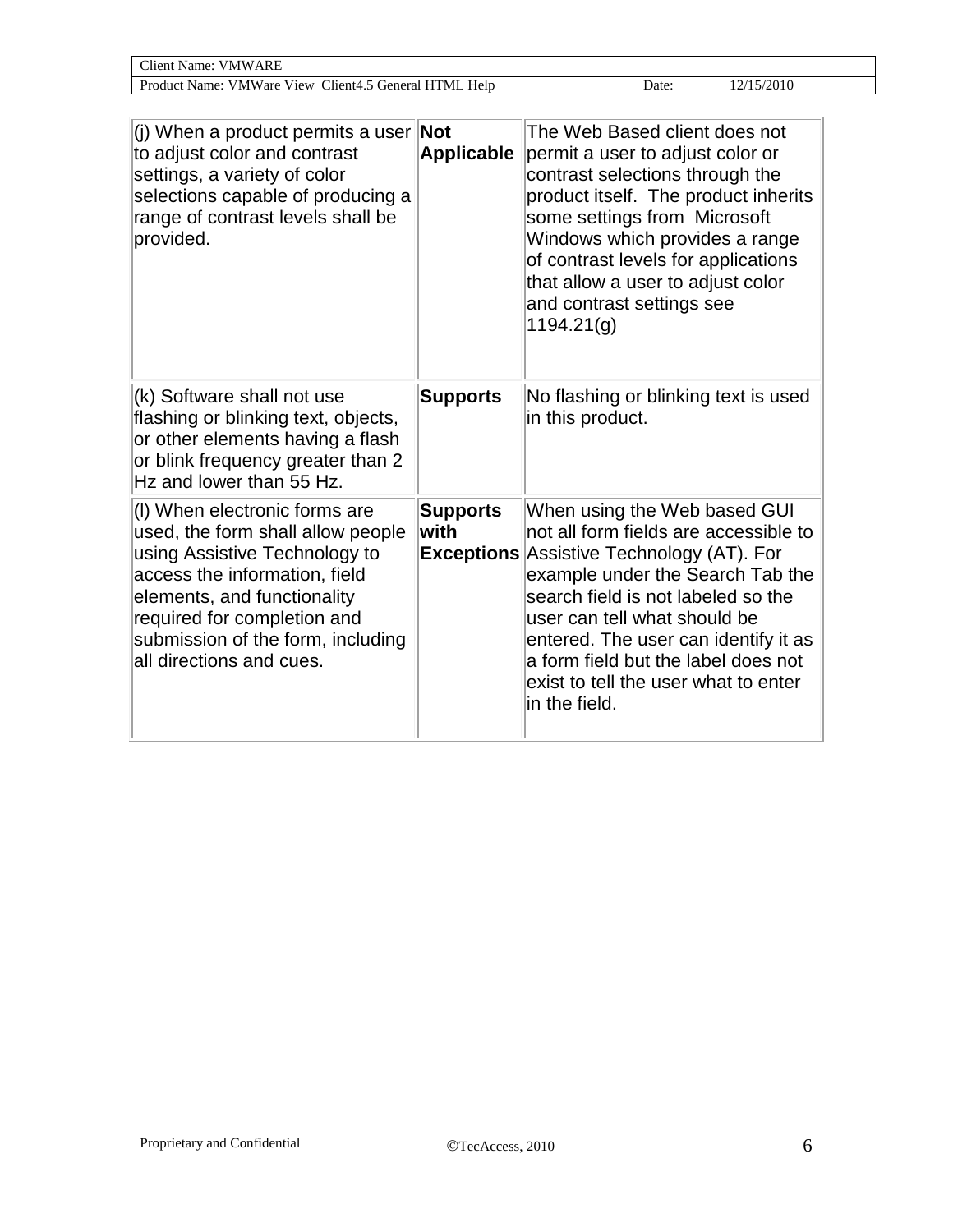| Client<br>ARF<br>Name:<br>VMW.                                        |      |  |
|-----------------------------------------------------------------------|------|--|
| . VMWare View<br>Product Name:<br>Helr<br>Client4.5 General,<br>HTML. | )ate |  |

#### **1194.22 Web-based Internet information and applications**

| <b>Criteria</b>                                                                                                                                                          | <b>Supporting</b><br><b>Features</b>      | <b>Remarks and</b><br>explanations                                                                                |
|--------------------------------------------------------------------------------------------------------------------------------------------------------------------------|-------------------------------------------|-------------------------------------------------------------------------------------------------------------------|
| (a) A text equivalent for every non-text<br>element shall be provided (e.g., via<br>"alt", "longdesc", or in element<br>content).                                        | <b>Supports with</b><br><b>Exceptions</b> | All Images do not have<br>Alt attributes.                                                                         |
| (b) Equivalent alternatives for any<br>multimedia presentation shall be<br>synchronized with the presentation.                                                           | Not applicable                            | There is no multimedia.                                                                                           |
| (c) Web pages shall be designed so<br>that all information conveyed with color<br>is also available without color, for<br>example from context or markup.                | <b>Supports</b>                           | Color is not used as a<br>sole means of<br>conveying information.                                                 |
| (d) Documents shall be organized so<br>they are readable without requiring an<br>associated style sheet.                                                                 | <b>Supports with</b><br><b>Exceptions</b> | The help pages can be<br>partially read with style<br>sheets disabled.<br>Headings and lists have<br>HTML markup. |
| (e) Redundant text links shall be<br>provided for each active region of a<br>server-side image map.                                                                      | Not applicable                            | Server-side image<br>maps are not used.                                                                           |
| (f) Client-side image maps shall be<br>provided instead of server-side image<br>maps except where the regions cannot<br>be defined with an available geometric<br>shape. | Not applicable                            | Client-side image maps<br>are not used.                                                                           |
| (g) Row and column headers shall be<br>identified for data tables.                                                                                                       | <b>Does Not</b><br><b>Support</b>         | Row and column<br>headers are not<br>identified for data tables                                                   |
| (h) Markup shall be used to associate<br>data cells and header cells for data<br>tables that have two or more logical<br>levels of row or column headers.                | Not applicable                            | Data tables do not have<br>multilevel columns or<br>rows.                                                         |
| (i) Frames shall be titled with text that<br>facilitates frame identification and<br>navigation                                                                          | <b>Does Not</b><br><b>Support</b>         | Frames are used<br>without meaningful<br>titles.                                                                  |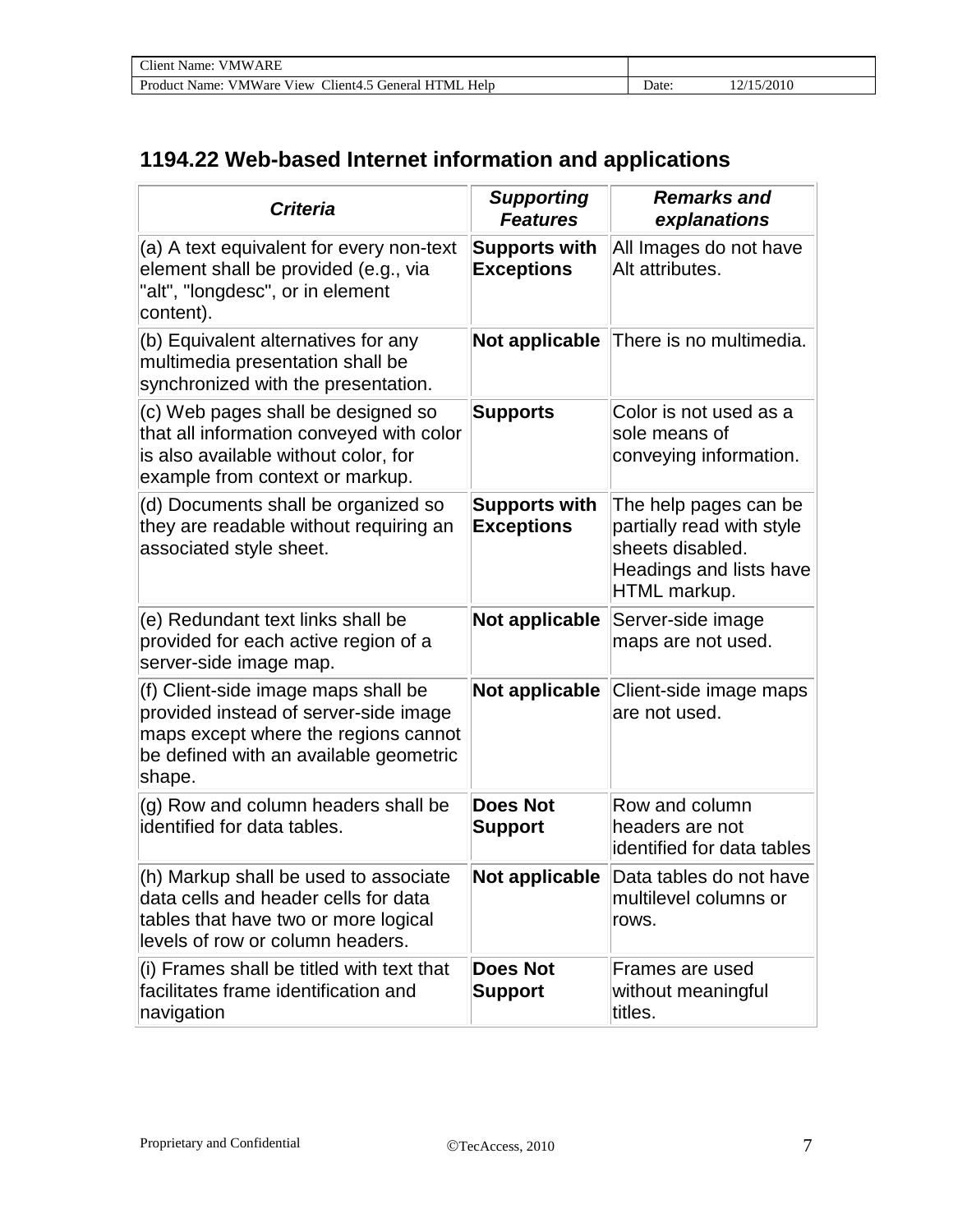| Client Name:<br>ARF<br>VMW.                                                  |       |       |
|------------------------------------------------------------------------------|-------|-------|
| Product Name:<br><b>VMWare View</b><br>Help<br>'TML<br>Client4.<br>General R | Jate: | ⁄2010 |

| (j) Pages shall be designed to avoid<br>causing the screen to flicker with a<br>frequency greater than 2 Hz and lower<br>than 55 Hz.                                                                                                                                                                                   | <b>Supports</b>                           | Pages do not flash or<br>blink.                                                                                                                                                                                                                                                                                                                                        |
|------------------------------------------------------------------------------------------------------------------------------------------------------------------------------------------------------------------------------------------------------------------------------------------------------------------------|-------------------------------------------|------------------------------------------------------------------------------------------------------------------------------------------------------------------------------------------------------------------------------------------------------------------------------------------------------------------------------------------------------------------------|
| (k) A text-only page, with equivalent<br>information or functionality, shall be<br>provided to make a web site comply<br>with the provisions of this part, when<br>compliance cannot be accomplished in<br>any other way. The content of the text-<br>only page shall be updated whenever<br>the primary page changes. |                                           | <b>Not applicable</b> No text only page is<br>provided to the user.                                                                                                                                                                                                                                                                                                    |
| (I) When pages utilize scripting<br>languages to display content, or to<br>create interface elements, the<br>information provided by the script shall<br>be identified with functional text that<br>can be read by Assistive Technology.                                                                               | <b>Supports with</b><br><b>Exceptions</b> | Not all Interfaces are<br>keyboard accessible.<br>For example form fields<br>are not labeled.                                                                                                                                                                                                                                                                          |
| (m) When a web page requires that an<br>applet, plug-in or other application be<br>present on the client system to<br>interpret page content, the page must<br>provide a link to a plug-in or applet that<br>complies with §1194.21(a) through (I).                                                                    |                                           | Not applicable Plug-ins are not used.                                                                                                                                                                                                                                                                                                                                  |
| (n) When electronic forms are<br>designed to be completed on-line, the<br>form shall allow people using Assistive<br>Technology to access the information,<br>field elements, and functionality<br>required for completion and<br>submission of the form, including all<br>directions and cues.                        | <b>Supports with</b><br><b>Exceptions</b> | When using the Web<br>based GUI not all form<br>fields are accessible to<br>Assistive<br>Technology(AT)<br>For example under the<br>Search Tab the search<br>field is not labeled so<br>the user can tell what<br>should be entered. The<br>user can identify it as a<br>form field but the label<br>does not exist to tell the<br>user what to enter in<br>the field. |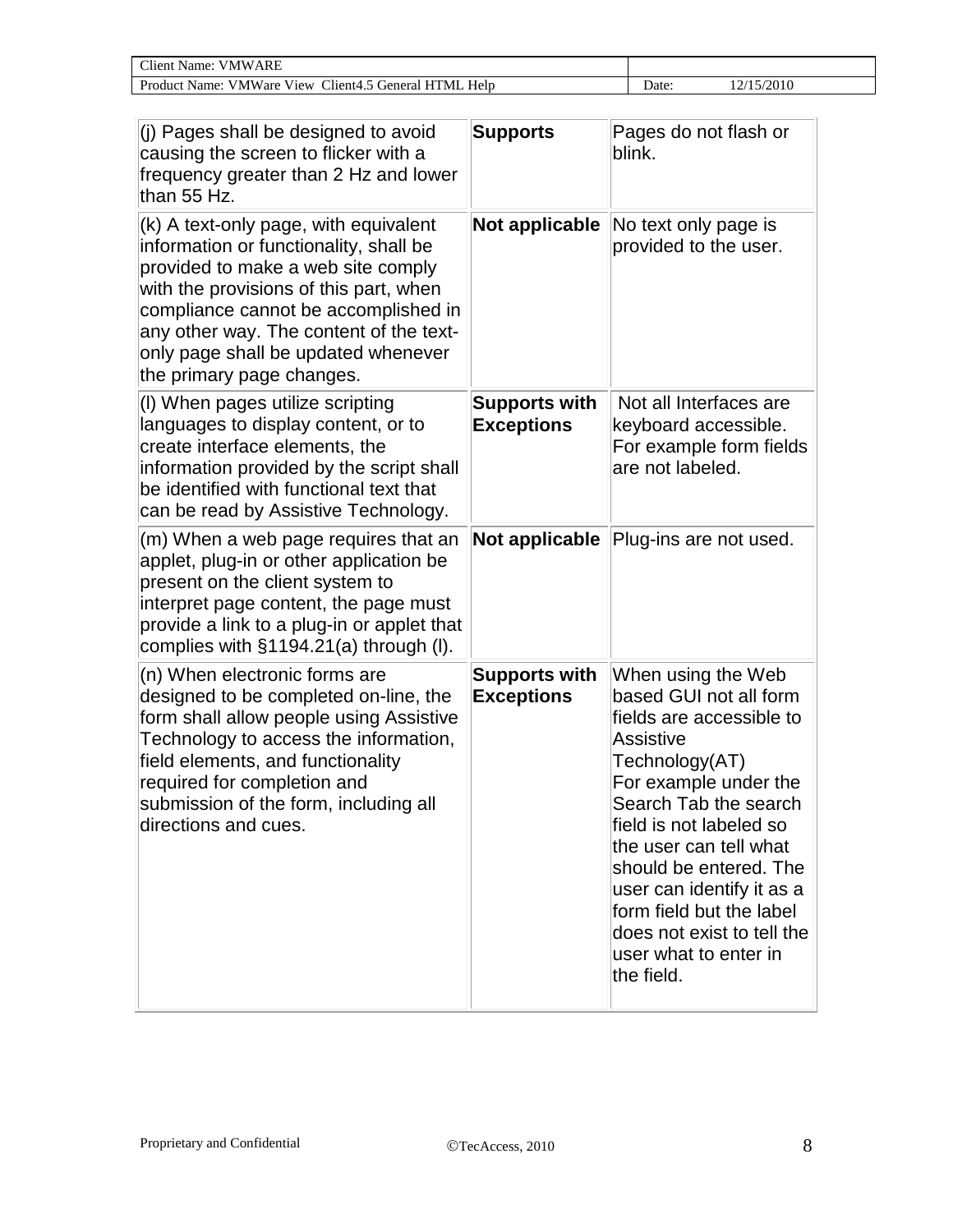| Client<br><b>VMWARE</b><br>Name:                                                                |                   |  |
|-------------------------------------------------------------------------------------------------|-------------------|--|
| $C$ lient $4$ .<br>$- - -$<br>Help<br>: VMWare View<br>Product<br>TML.<br>General<br>Name:<br>H | Jate <sup>.</sup> |  |

| $ $ (o) A method shall be provided that<br>permits users to skip repetitive<br>navigation links.                                           | Does not<br><b>Support</b> | <b>AT and keyboard users</b><br>cannot bypass<br>repetitive navigation<br>links. |
|--------------------------------------------------------------------------------------------------------------------------------------------|----------------------------|----------------------------------------------------------------------------------|
| $ $ (p) When a timed response is required,<br>the user shall be alerted and given<br>sufficient time to indicate more time is<br>required. |                            | <b>Not applicable</b> There are no timed<br>responses required.                  |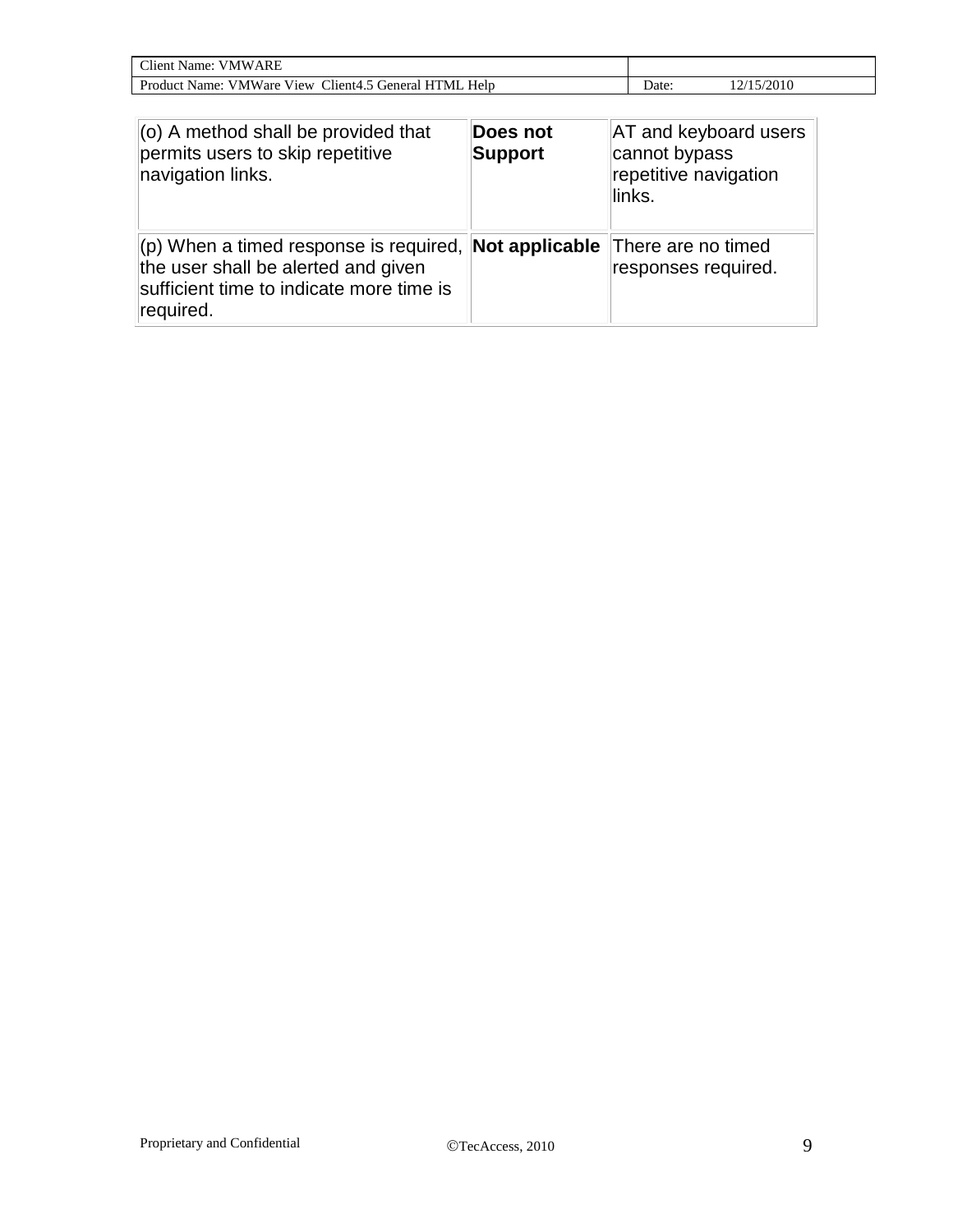| <b>Client Name: VMWARE</b>                            |      |         |  |
|-------------------------------------------------------|------|---------|--|
| Product Name: VMWare View Client4.5 General HTML Help | Jate | 15/2010 |  |

## **1194.31 Functional performance criteria**

| <b>Criteria</b>                                                                                                                                                                                                                                                                                                                     | <b>Supporting</b><br><b>Features</b>      | <b>Remarks and</b><br>explanations                                         |
|-------------------------------------------------------------------------------------------------------------------------------------------------------------------------------------------------------------------------------------------------------------------------------------------------------------------------------------|-------------------------------------------|----------------------------------------------------------------------------|
| (a) At least one mode of operation<br>and information retrieval that does<br>not require user vision shall be<br>provided, or support for assistive<br>technology used by people who are<br>blind or visually impaired shall be<br>provided.                                                                                        | <b>Supports with</b><br><b>Exceptions</b> | Reference:<br>1194.21(b), (d), (f), (g), (l)<br>1194.22 (a), (d), (l), (n) |
| (b) At least one mode of operation<br>and information retrieval that does<br>not require visual acuity greater than<br>20/70 shall be provided in audio and<br>enlarged print output working<br>together or independently, or<br>support for assistive technology<br>used by people who are visually<br>impaired shall be provided. | <b>Supports with</b><br><b>Exceptions</b> | Reference:<br>1194.21(b), (d), (f), (g), (l)<br>1194.22 (a), (d), (l), (n) |
| (c) At least one mode of operation<br>and information retrieval that does<br>not require user hearing shall be<br>provided, or support for assistive<br>technology used by people who are<br>deaf or hard of hearing shall be<br>provided.                                                                                          | <b>Supports</b>                           | Hearing is not required<br>to access content.                              |
| (d) Where audio information is<br>important for the use of a product, at<br>least one mode of operation and<br>information retrieval shall be<br>provided in an enhanced auditory<br>fashion, or support for assistive<br>hearing devices shall be provided.                                                                        | Not applicable                            | Audio is not used.                                                         |
| (e) At least one mode of operation<br>and information retrieval that does<br>not require user speech shall be<br>provided, or support for assistive<br>technology used by people with<br>disabilities shall be provided.                                                                                                            | <b>Supports</b>                           | User speech is not<br>required to access<br>content.                       |